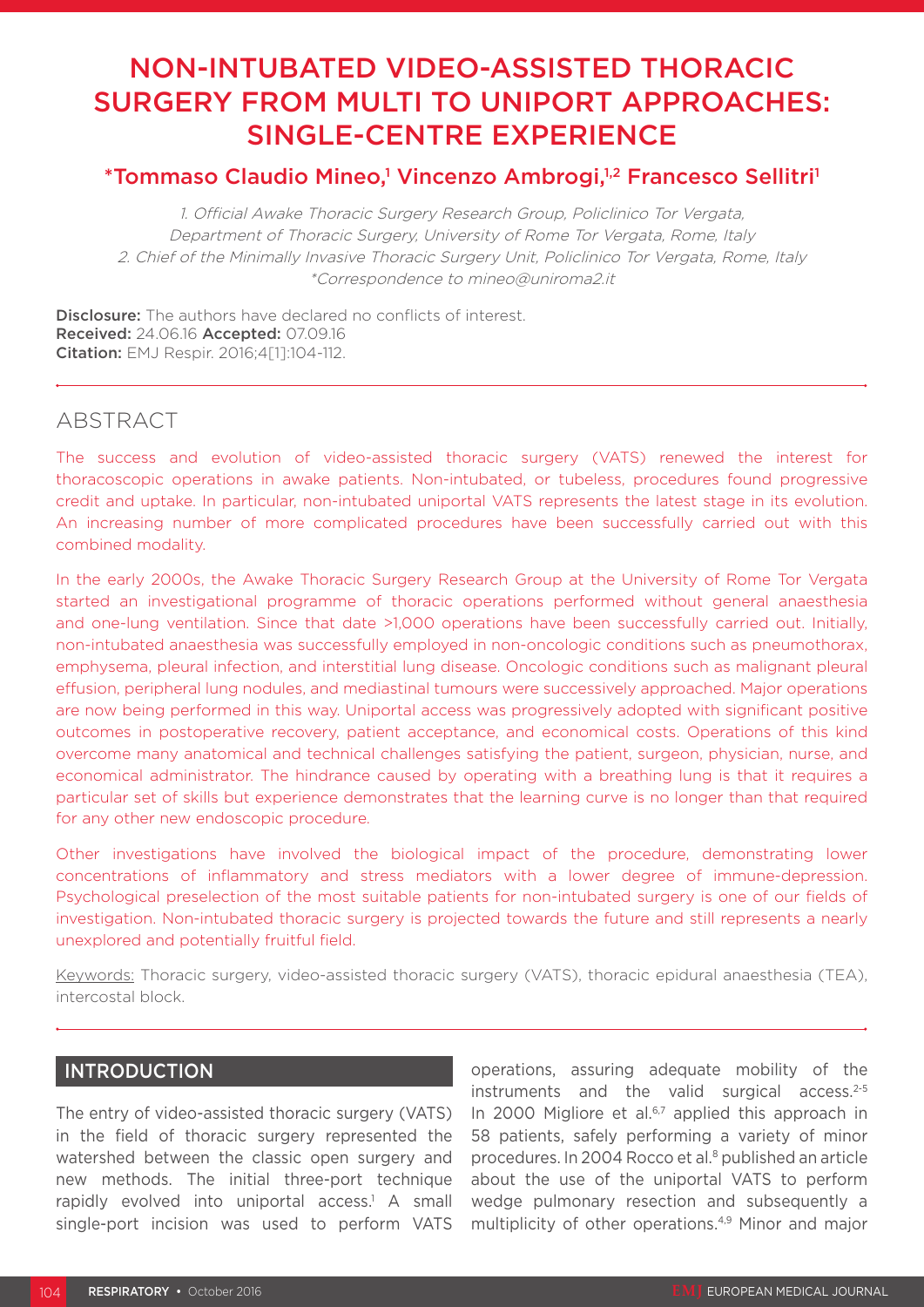procedures such as carinal resection, bronchial sleeve, and vascular reconstruction<sup>10,11</sup> have more recently been successfully carried out both for diagnostic and curative intent.

At the same time, VATS resuscitated interest in thoracic operations in awake patients. Indeed, non-intubated thoracic surgery is not a new strategy; it was developed early in the  $20<sup>th</sup>$  century and was employed for a long time with variable results until the advent of general anaesthesia (GA) with one-lung ventilation. However, this anaesthetic modality produced several important adverse effects. Indeed, mechanical ventilation-related lung injuries occur in 4% of major lung resections carrying a mortality rate as high as 25%.<sup>12</sup> Sugasawa et al.<sup>13</sup> found that single-lung ventilation could induce inflammatory responses during lung resections, which may be associated with postoperative complications.

Thus, non-intubated VATS techniques were progressively proposed and investigated.14-21 The term 'awake' was used as many patients remained fully alert during the procedure.<sup>15-18</sup> Subsequently more technically demanding operations were faced in more sedated patients while conserving spontaneous ventilation, thus the definition of non-intubated or tubeless surgery.<sup>22</sup> Thoracic epidural anaesthesia (TEA), intercostal nerve block, and paravertebral block are the most commonly employed techniques for non-intubated anaesthesia.23-29 Nowadays, a non-intubated technique has been shown to be a feasible approach for a number of procedures, even under uniportal access.22 It is particularly suitable for patients excluded from conventional surgery by elderly age, comorbidity, and respiratory disease.<sup>30,31</sup>

In 2014 Rivas et al.<sup>22</sup> published the first nonintubated single-port VATS lobectomy in a patient with middle lobe cancer. The patient was discharged 36 hours after with excellent postoperative outcome. To date, many groups have reported good results of major pulmonary resections.17,19,32

# EXPERIENCE OF RESEARCH GROUP AT TOR VERGATA UNIVERSITY

In the early 2000s, after a consolidate experience in multiport VATS with intubated GA, we started an investigational programme of thoracic operations performed without GA and one-lung ventilation. This programme was approved by our Institutional Review Board and encompassed the whole

body of thoracic pathologies treated by surgery. Within this project, a multidisciplinary group named the Awake Thoracic Surgery Research Group was founded by one of our members, Dr Tommaso Claudio Mineo, who remains co-ordinator of the group. This group included thoracic surgeons, anaesthesiologists, pneumologists, cardiologists, physiotherapists, infectologists, psychologists, and administrators.

Initially, non-intubated anaesthesia was successfully employed in non-oncologic conditions such as pneumothorax, emphysema, pleural infection, and interstitial lung disease. Oncologic conditions such as malignant pleural effusion, peripheral lung nodules, and mediastinal tumours were approached with TEA. As the familiarity with this surgical practice has increased, we progressively shifted from a multiportal to a uniportal approach and now the majority of operations are being performed in this way (Table 1).

### THE EVOLUTION OF THE ANAESTHESIOLOGICAL SUPPORT

Initially, our standard anaesthetic protocol was based on TEA.24 Nevertheless, in some operations the use of this form of regional anaesthesia looked exaggerated compared with the potential risks, which included severe hypotension, respiratory depression, bleeding, epidural haematoma, and intracranial hypertension. With this purpose, the paravertebral and the intercostal blocks were introduced for shorter and less elaborate operations.

However in some circumstances TEA appeared to be inadequate. This was the case for operations requiring a considerable amount of time and conducted in proximity of hilar structures, thus triggering the cough reflex. The most remarkable improvements in this field were the introduction of vagal blockade, the development of new opioids (sufentanil and remifentanil), and the employment of bispectral index monitoring for the regulation of sedation level during the operation. These techniques have consistently facilitated non-intubated major lung resections.26-28

# THE EVOLUTION OF THE SURGICAL TECHNIQUE

When we began 15 years ago, the approach was typically through three ports placed according to the 'baseball diamond', with the camera port at the 'home base' pointing to the lesion sited at 'second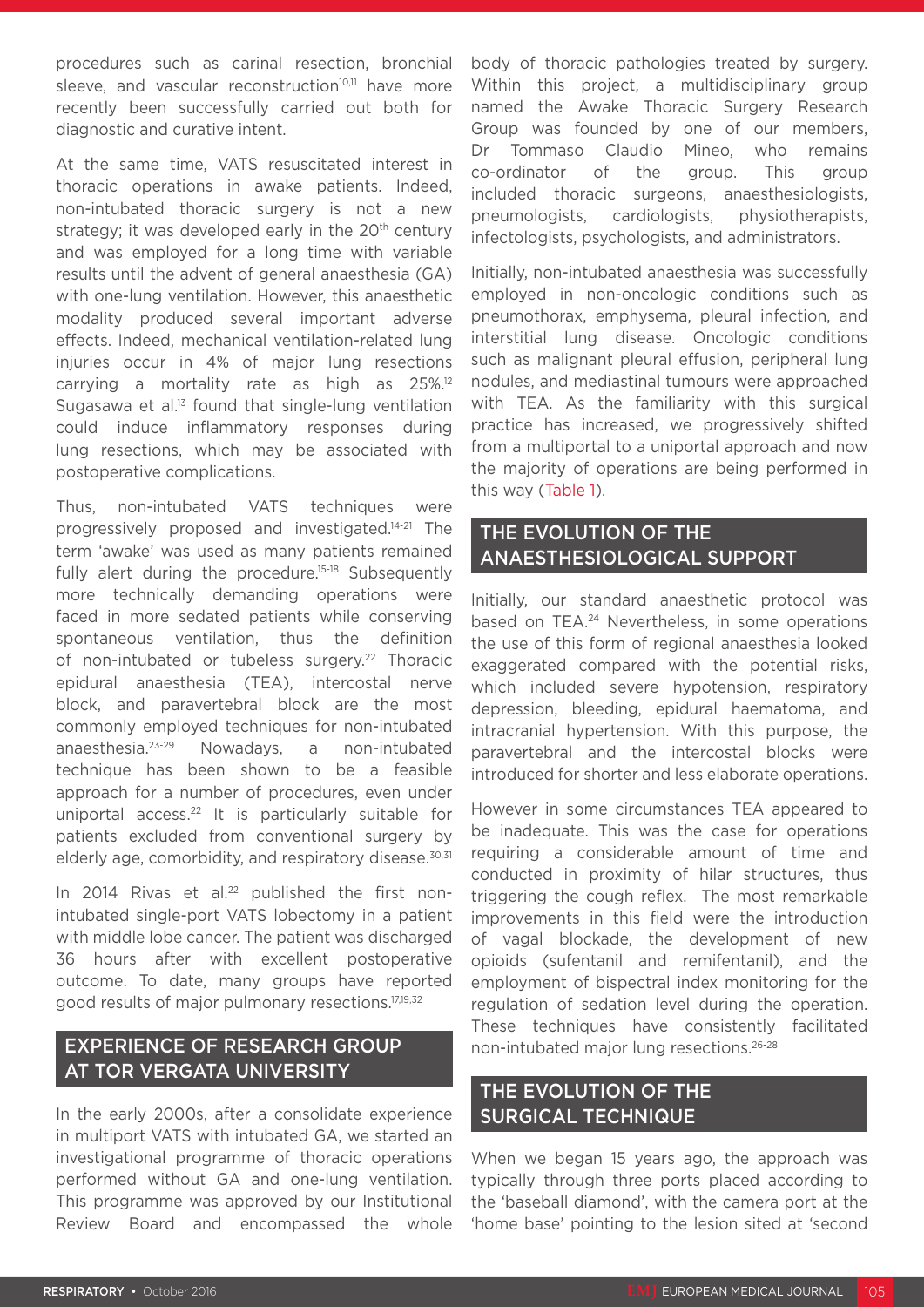base'. The other two ports were placed at the 'first base' and 'third base' positions to allow the right and left-hand instruments to be placed and triangulated forwards towards the target. The use of these two ports was very useful at the beginning because they allowed for the introduction of gauze pad sticks to enable some control over the inevitable movements of a breathing lung.

Following the natural evolution of the VATS technique under GA, we progressively tried to omit the posterior port also in awake patients. In fact, it was possible to achieve adequate surgical retraction and manipulation using a wider utility port. The restriction of the number of access points proved effective in decreasing both intraoperative discomfort and postoperative pain.

The natural passage was the insertion of the camera port through the unique anterior port, thus carrying out the whole procedure through a single-port access protected by a plastic sleeve-shaped retractor to avoid instrument impingement. This further step of progress was possible with the development of the new anaesthesiological technique that allowed operations in nearly 'numb' patients with minimal respiratory movements. The initial difficulties in reaching the operatory field with the correct angle following a unique direction and the crowding problem created by a single port were resolved by the development of dedicated instruments.

Current efforts are aimed at the development of non-intubated surgery through a subxiphoid approach $33,34$  that we pioneered for a long time under GA.35-38 This route proved safe and tolerable for the awake patient, reasonably pain free in the postoperative period, and easy for the surgeon as it allows the introduction of one entire hand in the chest cavity. Its location allows a superb exposure of the lower lobes and a more perpendicular direction of the stapling devices towards the structures of the hilum. Nowadays our group has employed this approach in non-intubated modality for lung metastasectomy, undetermined lung nodules, and pulmonary and mediastinal biopsies.<sup>39</sup> The development of new dedicated instruments and the increment of surgical skill in uniportal VATS may open new intriguing perspectives.

### PRIMARY AND SECONDARY SPONTANEOUS PNEUMOTHORAX

Our attention was primarily directed to the treatment of primary and secondary pneumothorax in awake VATS under sole TEA (Table 1). We assessed in a randomised study the technical feasibility, efficacy, and acceptance of the procedure.40 Awake two or three-port VATS bullectomy and pleurodesis proved to be technically feasible. In this experience only one patient had recurrence within 12 months. Reduction of procedure-related costs are impressive.

Currently we prefer non-intubated single-port access that proved both safe and more acceptable. With this access we have not yet experienced surgical conversion or need of orotracheal intubation. The same technique was used for the treatment of secondary spontaneous pneumothorax which is often a challenging condition because of the underlying disease and deteriorated general status of the patients.<sup>41</sup> Awake procedures were initially performed through a classic three-port and now through a uniport approach with better results in terms of postoperative pain and hospital stay. We did not find any difference in conversion rate between the two approaches.

### EMPHYSEMATOUS BULLAE

We treated emphysematous bullae by awake multiportal (n=48) and uniportal (n=27) introflexive non-resection bulloplasty (Table 1), of which 27 were giant. According to our previous classification, we removed 44 Grade I, 28 Grade II, and 3 Grade III bullae.42 There was no mortality. A mini anterior thoracotomy was necessary in four patients without tracheal intubation. Severe and diffuse adhesions required GA in another four patients. In the uniport approach, conversion to GA was required in one patient only. No patient needed GA because of excessive hypercapnia or panic attack. This technique allowed a shorter air leakage period, and in all instances satisfaction of patients was excellent, especially in those with comorbidities.<sup>43</sup>

### EMPYEMA THORACIS

Awake VATS procedures under TEA or paravertebral block were used for localised empyema, achieving an almost complete lung re-expansion in nearly all patients (Table 1).<sup>44</sup> We have now accomplished the procedure through a single port along the maximum diameter of the fluid collection. We experienced a shorter hospital stay compared with patients undergoing classic operation. Conversion was only due to surgical reasons, and no difference was found between multi and uniport groups.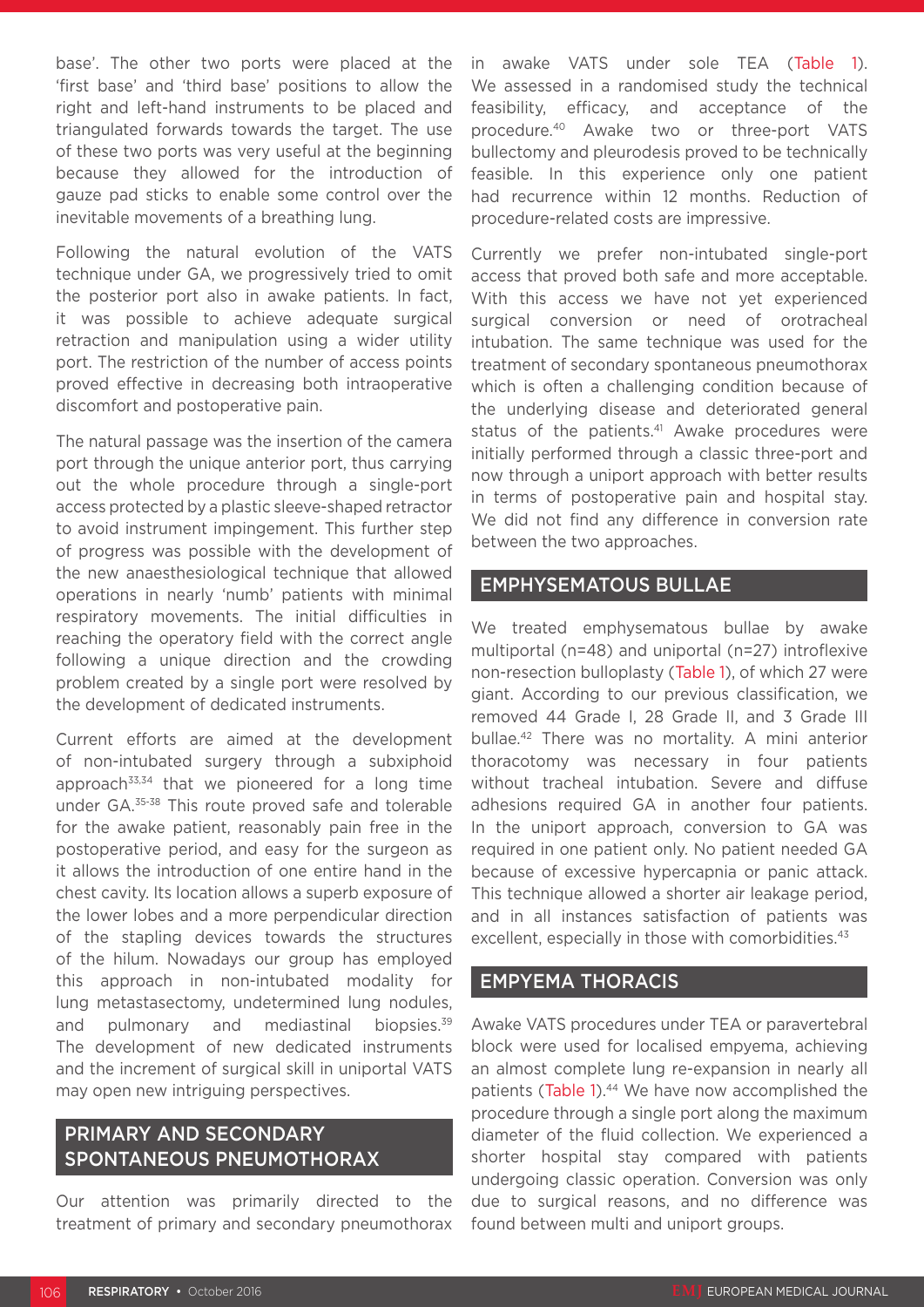### Table 1: Awake Thoracic Surgery Research Group at Tor Vergata University of Rome. Cumulative experience with non-intubated video-assisted thoracic surgery from 2000–2016.

| Non-intubated<br>procedure           | Multiport |                          | Uniport              |                          |
|--------------------------------------|-----------|--------------------------|----------------------|--------------------------|
|                                      | Number    | Failures                 | Number               | Failures                 |
| Primary<br>pneumothorax              | 69        | $\overline{2}$           | 44                   | $\overline{a}$           |
| Secondary<br>pneumothorax            | 31        | $\overline{7}$           | 20                   | 3                        |
| Emphysematous<br>bullae              | 48        | 4                        | 27                   | 1                        |
| Empyema<br>thoracis                  | 26        | 7                        | 18                   | $\overline{2}$           |
| Interstitial lung<br>disease         | 20        | 6                        | 30                   | $2^*$                    |
| <b>LVRS</b>                          | 77        | 13                       | 31                   | $\overline{4}$           |
| Redo LVRS                            | 13        | 6                        | 11                   | $\overline{a}$           |
| Malignant pleural<br>effusion        | 16        | $\overline{\phantom{a}}$ | 451                  |                          |
| Benign nodules                       | 48        | $\overline{2}$           | 32                   | $\overline{\phantom{a}}$ |
| Malignant nodules                    | 23        | $\overline{2}$           | 22                   | $\overline{4}$           |
| Lung metastases                      | 14        | $\overline{4}$           | 55<br>(7 subxiphoid) | $5*$                     |
| Anterior mediastinal<br>biopsies     | 68        | $\overline{a}$           | 126                  |                          |
| Lung cancer<br>anatomical resections | 32        | 17                       | 11<br>(4 subxiphoid) | 5                        |

\*p<0.05 for failures multi versus uniport. LVRS: Lung volume reduction surgery.

### INTERSTITIAL LUNG DISEASE BIOPSY

The correct diagnosis of interstitial lung disease is considered the mainstay of the therapeutic approach. The non-intubated modality has become fundamental in all these forms since one-lung ventilation carries a mortality rate.45 Initially, we operated under TEA. Ultimately the procedures are carried out under intercostal block through a unique access (Table 1).<sup>46</sup> Conversion rate was lower in this subset of patients (Table 1). These patients presented a lesser reduction of intraoperative oxygenation and postoperative respiratory function. We observed a shorter hospital stay and a reduction in costs without affecting diagnostic yield and pneumonologists' satisfaction.

### LUNG VOLUME REDUCTION SURGERY

Lung volume reduction surgery (LVRS) implies anatomical resection of the most severely emphysematous target area. We originally performed the procedure under multiportal VATS with intubation GA. In properly selected patients, this technique allowed improvements in exercise capacity, respiratory function, survival, and quality of life.<sup>47,48</sup>

In 2001, one of our members, Dr Mineo, introduced a novel personal technique of LVRS, entailing the plication of the most emphysematous lung regions (Figure 1). This technique was used under conventional awake TEA multiport VATS in a pilot study with faster recovery, minimal acute postoperative pain, and satisfactory 6-month functional outcomes (Table 1).<sup>49-51</sup>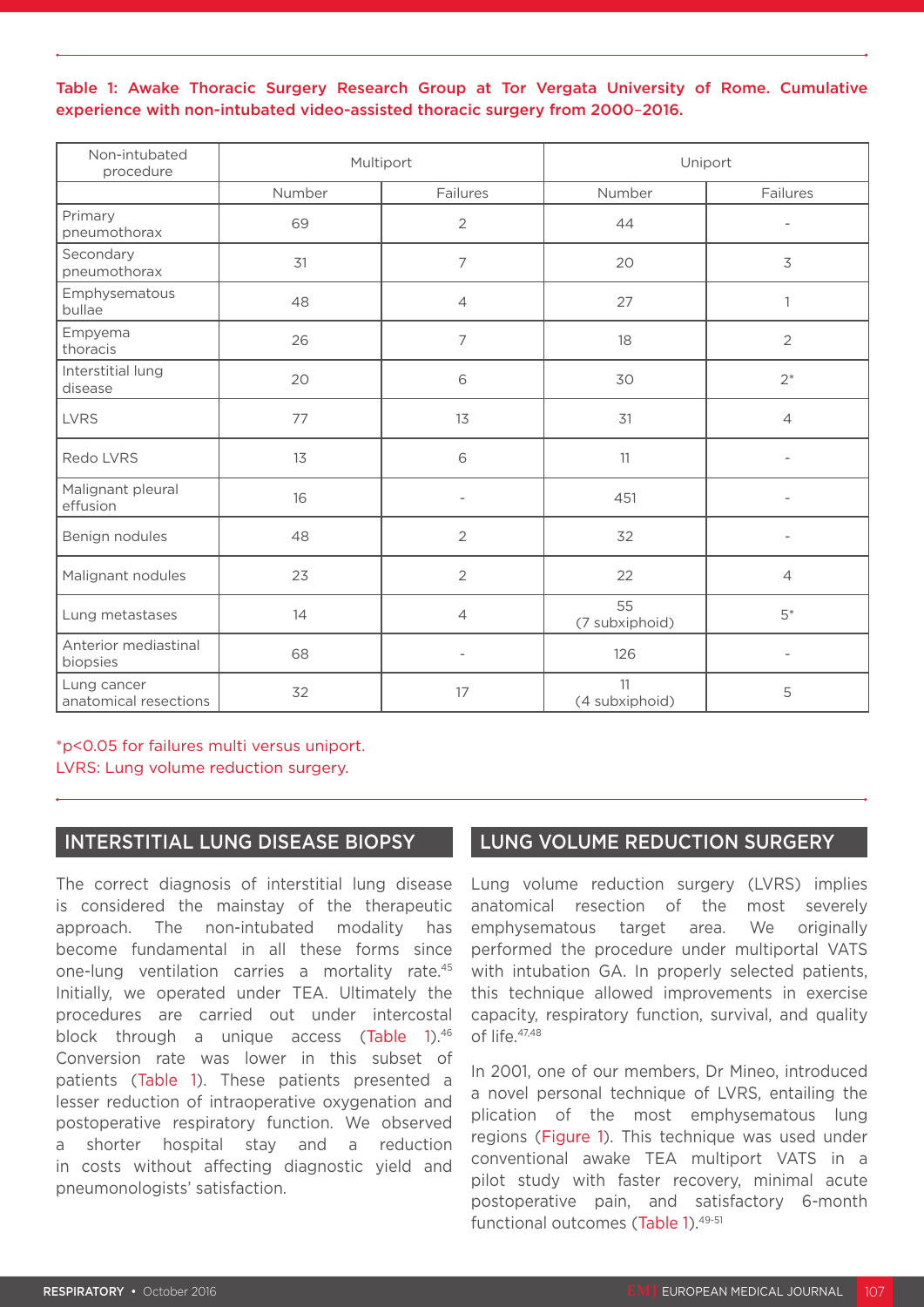

#### Figure 1: Surgical steps in non-resectional lung volume reduction.

A) A wide plication is created in the most emphysematous area of the upper lobe with the help of a sponge stick and ring forceps; B) a second plication is created adjacent to the previous one; C) the two plications are included in the same bite with unique ring forceps; D) a no-knife 45 mm stapler is positioned at the bases of the plicated areas; E and F) the stapler fires a unique triple-staple suture line, creating the lung volume reduction. This method respects the basic concept of resectional lung volume reduction surgery, including a reduction of 30% of the lung volume, thus favouring the immediate postoperative re-expansion and reducing the risk of prolonged air leaks.

More recently, the same change to process was accomplished by uniport technique with satisfactory early clinical results, costs, and nursing patient care. Four patients required intubation for adhesions (n=2) and panic (n=2). Open surgery was necessary in two patients due to firm adhesions. We also use uniportal non-intubated VATS in redo LVRS. In some cases, a second port is utilised when tenacious adhesions are present. Early results were impressive especially regarding the postoperative recovery and functional improvement (unpublished data). No patient required intubation due to panic attack.

### MALIGNANT PLEURAL EFFUSION

Patients with recurrent malignant pleural effusion and scheduled for VATS represent an optimal group for non-intubated anaesthesia (Table 1). From the beginning we perform a single-port access under intercostal block and sedation during incidental pleural biopsy and talc pleurodesis. To evaluate the efficacy of the non-intubated procedure we recently presented a case-matched study (intercostal versus GA) in which patients were paired by computer according to their clinical features.<sup>52</sup> In this series, the procedure was safe and effective in relieving dyspnoea. The success rate for non-intubated VATS talc pleurodesis was 85.7%, which is similar to the rates observed in operations performed under GA. No intubation was necessary, and shorter operative theatre and hospital stay were consistently observed. In selected patients we accomplish this procedure in a one-stop day ambulatory setting. With the exception of explicit request from the patient, we now treat pleural effusion with a non-intubated approach on a routine basis.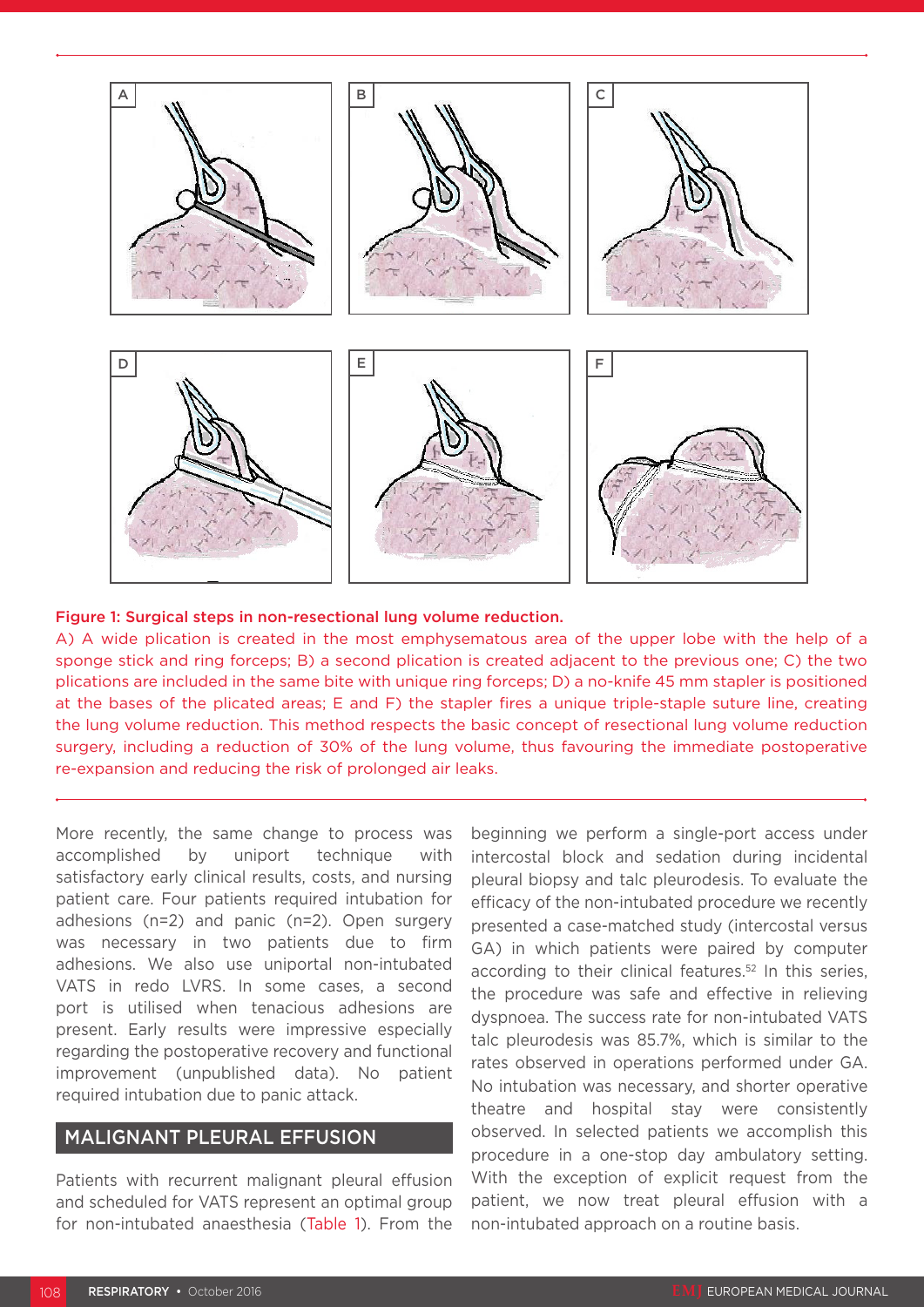### RESECTION OF NODULES

In 2004 Dr Mineo began a randomised study concerning the feasibility of awake VATS resection of solitary pulmonary nodules. Awake TEA multiport VATS resection proved safe and feasible.<sup>53-56</sup> Singleport access has now been employed (Table 1). We detected 58 early-stage unexpected lung cancers because of their shape and low uptake at positron emission tomography. Better patient satisfaction was associated with faster recovery and less nursing care.57,58 No surgical conversion was observed and intubation was required in two patients with benign tumour for cardiac impairment, and in six patients with malignant tumour for surgical reasons.

### LUNG METASTASES

We dedicated specific attention to the awake resection of lung metastases. Awake multiport thoracoscopic resection under sole TEA proved feasible and safe with a significant reduction of global operating theatre time and hospital stay.59 We treated 45 patients using the uniportal local anaesthesia approach. These patients had comparable long-term survival to those performed under GA but with lower postoperative morbidity and reduced cost. A significant lower failure rate was found in the uniportal subset (Table 1). We have begun a programme of non-intubated lung metastasectomy through a subxiphoid approach, which was our preferred route for many years.35-38,60 We accrued a total of seven patients, who manifested significantly lesser postoperative pain and greater satisfaction compared with any transthoracic approach (Table 1). We identified some limitations, such as difficulties in performing a complete lymphnode dissection and controlling major bleeding. However, this approach provides significant advantages such as minimal pain and good cosmesis.

# ANTERIOR MEDIASTINAL MASSES BIOPSY

Our group boasts a long experience with the acute diagnosis of bulky mediastinal masses provoking a superior vena cava syndrome.61 VATS or mediastinotomy under non-intubated anaesthesia were performed and achieved a diagnostic accuracy of 96%.<sup>62</sup> The majority of these procedures were performed in supine patients with single-port anterior access under intercostal block (Table 1). No failure was experienced.

### LUNG CANCER

We were able to carry out an increasing number of major thoracic operations under non-intubated modality for lung cancer. Inclusion criteria for patient selection are technical feasibility, staging, age, and comorbidity.<sup>30,31,63</sup> These operations started in 2002 with anatomical segmentectomy using multiport access. At present we accrued a total of 36 segmentectomies, six of which were recently carried out using a uniportal approach (Table 1).<sup>64</sup> The ability acquired with VATS lobectomies under GA improved our confidence in performing these operations under non-intubated conditions. We accomplished non-intubated lobectomy in seven patients through three-port (n=2), uniport (n=3), and subxiphoid (n=2) approaches. In another two patients, conversion to an open approach was necessary for technical difficulties. The control of pain without opioids provides faster recovery with a prompt return to daily activity as well as lesser immuno-depression, with a potential impact on neoplastic recurrence.

### THE BIOLOGICAL IMPLICATIONS

We focussed much attention on the numerous and intriguing biological implications of non-intubated VATS. Many of these positive effects originated from the avoidance of GA and above all from the rejection of one-lung ventilation.<sup>13</sup> We have shown that the operation performed in spontaneously ventilating patients can result in a remarkable reduction of perioperative stress response, as suggested by a lesser increase in several biomarkers of surgical trauma including cortisol, interleukin-6, and C-reactive protein.<sup>65</sup> We also experienced a stability of perioperative lymphocytes pool, thus suggesting a potential role for regional anaesthesia protocol in preventing perioperative immunodepression and limiting postoperative morbidity.<sup>66</sup>

We are also investigating whether the employment of the non-intubated technique influences the biological behaviour of cancer cells. It is a common finding that surgical manipulation and GA favours the escape of tumour cells from their dormancy condition. This mechanism is generally explained as a kind of incompletely understood postoperative immuno-depression, affecting natural killers, T helper cells, and pro-inflammatory cytokines.<sup>39</sup> All these derangements are mainly due to response to surgical trauma, mechanical one-lung ventilation, and pharmacologic supports to sustain GA.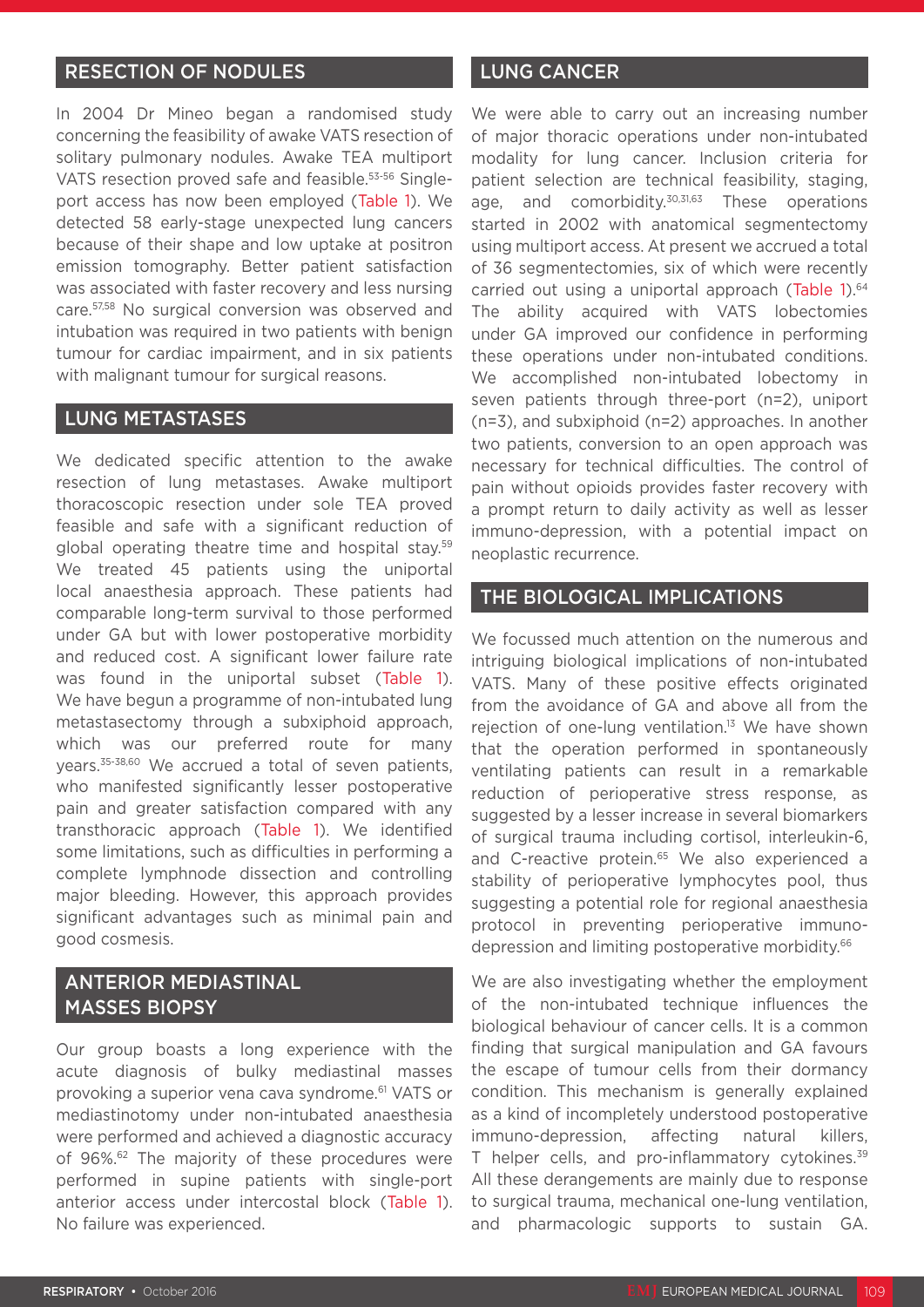When compared with conventional surgery, both lymphocyte populations and cytokines were less altered and showed a faster recovery in the non-intubated VATS.<sup>66</sup> The impact on overall and disease-free survivals is expected but not yet proved in our series, most probably due to the limited sample size and the short time-span of follow-up.

# RELEVANCE OF PSYCHOLOGICAL PROFILE

The clinical observation of patients undergoing nonintubated operations evidenced an emerging and underestimated problem: the different degree of patients' psychological tolerance to the procedure. Fully informed consent is one of the mainstays of ethical behaviour in modern surgery, but in the case of non-intubated modality it becomes essential for the positive outcome of the procedure itself. We expected that patients apparently more motivated to bear the non-intubated operation should be those who better tolerate it. However, we experienced that some of these patients did not tolerate the procedure very well. We have recently developed an investigational programme based on a series of self-administered psychological tests targeted to this purpose. Every patient scheduled for non-intubated surgery is now processed with newly developed questionnaires<sup>67-70</sup> that require 30 minutes to complete. Intraoperative evaluation of the tolerance and state of consciousness was conducted using the Richmond Agitation-Sedation scale.<sup>71</sup> Preliminary data from the study are now available and we found that a combination of Profile of Mood States and Mini Mental State Examination questionnaires provided a better prediction of the non-intubated procedure tolerance. No panic has been found in patients with low combined scores in these two questionnaires.

### COMMENT

In 1987, Dr Rush and Dr Mountain described the first thoracoscopic procedures under regional anaesthesia,<sup>72</sup> and in 1997 Nezu et al.<sup>73</sup> presented the first lung resection in local anaesthesia; nobody could have foreseen what progress these new

techniques would make. At present non-intubated uniportal lung resections represent the most advanced frontier in the evolution of conventional VATS. This technique meets all the requirements desired by the surgeons, asked by the patients, expected by the physicians, and wanted by the administrators.<sup>10</sup> Theoretically, indications for preferring a uniportal approach instead of a multiportal one do not exist. With adequate anaesthesiological knowledge and surgical practice, nearly all VATS operations can be accomplished under non-intubated modality through unique access. We only find useful the execution of a second access in the case of firm and dense adhesions. There is no doubt that our series show an unquestionable preponderance of minor operations. However, from these procedures we gained a remarkable amount of data that allowed us to approach the more major operations in a safer manner.

We are perfectly aware that operating with a breathing lung is a conceptual obstacle for many thoracic surgeons. To avoid serious complications and conversion, it is vital that these procedures are performed by experienced individuals. The Rivas group reduced conversion index from 6% to 3%.18 However, we have found that the learning curve for surgeons well trained in non-intubated VATS is no longer than that required for any other new endoscopic procedure, and we perceived that young surgeons were increasingly attracted by this approach. Accordingly, it is not unreasonable to hypothesise that in high volume VATS centres, a new highly-specialised generation of thoracic surgeons as well as anaesthesiologists can be moulded.

In conclusion, uniportal non-intubated VATS is an effective technique that can be safely carried out in a variety of thoracic pathologies. This kind of thoracic surgery is projected towards the future and still represents an unexplored and potentially fruitful field. Can we consider non-intubated uniportal VATS the final stage in the evolution of minimally invasive surgery? If we answer yes, we would create an inappropriate hindrance to its technological development as surgery is a constantly evolving speciality.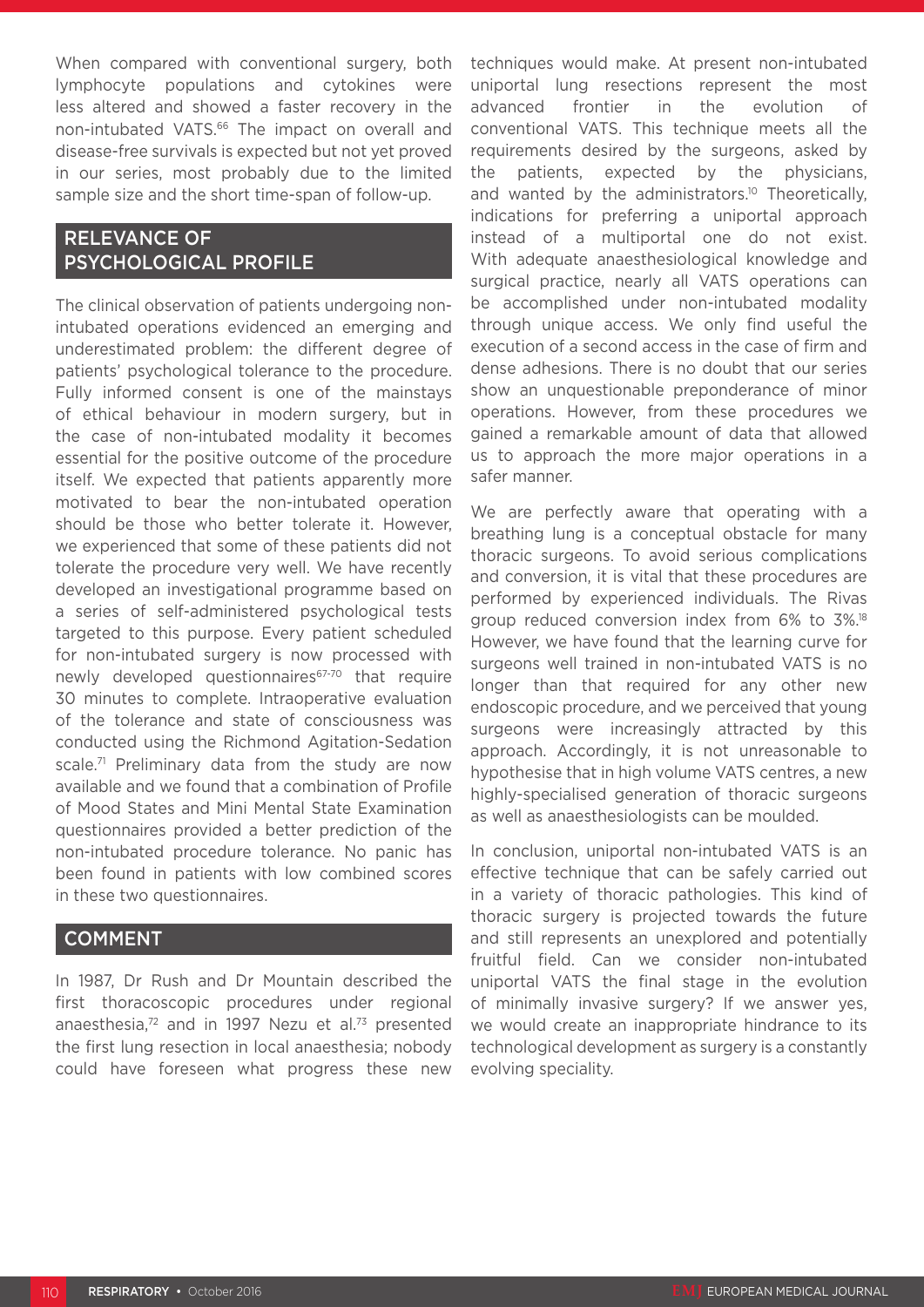### Footnotes

More recently, data from the Official Awake Thoracic Surgery Research Group, Policlinico Tor Vergata have been manipulated and published by an unexisting group of awake thoracic surgery of University of Rome Tor Vergata that has neither beds nor operative sessions in theatre. We thank all colleagues that co-operate for the development of the group, and those who share with us their patients.

### REFERENCES

1. Gonzalez-Rivas D et al. Uniportal videoassisted thoracoscopic lobectomy: two years of experience. Ann Thorac Surg. 2013;95(2):426-32.

2. Ng CS et al. Evolution in surgical approach and techniques for lung cancer. Thorax. 2013;68(7):681.

3. Ng CS et al. Uniportal VATS-a new era in lung cancer surgery. J Thorac Dis. 2015; 7(8):1489-91.

4. Rocco G et al. Ten-year experience on 644 patients undergoing single-port (uniportal) video-assisted thoracoscopic surgery. Ann Thorac Surg. 2013;96(2): 434-8.

5. Gonzalez-Rivas D et al. Advances in uniportal video-assisted thoracoscopic surgery: pushing the envelope. Thorac Surg Clin. 2016;26(2):187-201.

6. Migliore M et al. Video-assisted thoracic surgery through a single port. Thoracic surgery and interdisciplinary symposium on the threshold of the third millennium. An international continuing medical education programme. Available at: http://xoomer.virgilio.it/ naples 2000/index.html. Last accessed: 5 October 2016.

7. Migliore M, Deodato G. A single-trocar technique for minimally-invasive surgery of the chest. Surg Endosc. 2001;15(8): 899-901.

8. Rocco G et al. Uniportal VATS wedge pulmonary resections. Ann Thorac Surg. 2004;77(2):726-8.

9. Rocco G. History and indications of uniportal pulmonary wedge resections. J Thorac Dis. 2013;5 Suppl 3:S212-3.

10. Yu PS et al. Single port VATS: recent developments in Asia. J Thorac Dis. 2016; 8(Suppl 3):S302-7.

11. Yang Y et al. Complex uniportal videoassisted thoracoscopic sleeve lobectomy during live surgery broadcasting. J Thorac Dis. 2016;8(6):1345-8.

12. Gonzalez-Rivas D et al. Non-intubated video-assisted thoracoscopic lung resections: the future of thoracic sugery? Eur J Cardiothorac Surg. 2016;49: 7(3)21-31.

13. Sugasawa Y et al. The effect of one-lung ventilation upon pulmonary inflammation responses during lung

resections. J Anesth. 2011;25(2):170-7.

14. Mineo TC, Tacconi F. Nonintubated thoracic surgery: a lead role or just a walk on part? Chin J Cancer Res. 2014; 26(5):507-10.

15. Hung MH et al. Nonintubated uniportal thoracoscopic surgery: state of the art and future directions. J Thorac Dis. 2014;  $6(1) \cdot 2 - 9$ 

16. Zhao ZR et al. Non-intubated videoassisted thoracic surgery: the final frontier? Eur J Cardiothoracic Surg. 2016. [Epub ahead of print].

17. Deng HY et al. Non-intubated videoassisted thoracoscopic surgery under locoregional anaesthesia for thoracic surgery: a meta-analysis. Interact Cardiovasc Thorac Surg. 2016;23(1):31-40. 18. Rocco G. Non-intubated uniportal lung surgery. Eur J Cardiothorac Surg. 2016; 49 Suppl 1:i3-5.

19. Gonzalez-Rivas D. Uniportal thoracoscopic surgery: from medical thoracoscopy to non-intubated uniportal video-assisted major pulmonary resections. Ann Cardiothorac Surg. 2016; 5(2):85-91.

20. Mineo TC, Ambrogi V. Efficacy of awake thoracic surgery. J Thorac Cardiovasc Surg. 2012;143(1):249-50.

21. Mineo TC, Tacconi F. From "awake" to "monitored anesthesia care" thoracic surgery: A 15 year evolution. Thoracic Cancer. 2014;5(1):1-13.

22. Gonzalez-Rivas D et al. From open operations to nonintubated uniportal video-assisted thoracoscopic lobectomy: minimizing the trauma to the patients. Ann Thorac Surg. 2015;100(6):2003-5.

23. Irons JF, Martinez G. Anaesthetic considerations for non-intubated thoracic surgery. J Vis Surg. 2016;2.

24. Mineo TC. Epidural anesthesia in awake thoracic surgery. Eur J Cardiothorac Surg. 2007;32(1):13-9.

25. Al-Abdullatief M et al. Awake anaesthesia for major thoracic surgical procedures: an observational study. Eur J Cardiothorac Surg. 2007;32(2):346-50.

26. Liu YJ et al. Effects on respiration of nonintubated anesthesia in thoracoscopic surgery under spontaneous ventilation. Ann Transl Med. 2015;3(8):107.

27. Kiss G, Castillo M. Nonintubated anesthesia in thoracic surgery: general issues. Ann Transl Med. 2015;3:110.

28. Hung MH et al. Non-intubated thoracoscopic surgery using internal intercostal nerve block, vagal block and targeted sedation. Eur J Cardiothorac Surg. 2014;46(4):620-5.

29. Liu J et al. Nonintubated video-assisted thoracoscopic surgery under epidural anesthesia compared with conventional anesthetic option: a randomized control study. Surg Innov. 2015;22(2):123-30.

30. Katlic MR, Facktor MA. Video-assisted thoracic surgery utilizing local anesthesia and sedation: 384 consecutive cases. Ann Thorac Surg. 2010;90(1):240-5.

31. Katlic MR, Facktor MA. Non-intubated video-assisted thoracic surgery in patients aged 80 years and older. Ann Transl Med. 2015;3(8):101.

32. Chen JS et al. Nonintubated thoracoscopic lobectomy for lung cancer. Ann Surg. 2011;254(6):1038-43.

33. Gonzalez-Rivas D et al. Subxiphoid uniportal video-assisted thoracoscopic middle lobectomy and anterior anatomic segmentectomy (S3). J Thorac Dis. 2016; 8(3):540-3.

34. Song N et al. Subxiphoid uniportal VATS for lobectomy: a report of 105 cases. J Thorac Dis. 2016;8 (Suppl 3):S251-7.

35. Mineo TC et al. Video-assisted approach for transxiphoid bilateral lung metastasectomy. Ann Thorac Surg. 1999;67(6):1808-10.

36. Ambrogi V et al. Transxiphoid videoassisted pulmonary metastasectomy: relevance of helical computed tomography occult lesions. Ann Thorac Surg. 2000;70(6):1847-52.

37. Mineo TC et al. Transxiphoid bilateral palpation in video-assisted thoracoscopic lung metastasectomy. Arch Surg. 2001; 136(7):783-8.

38. Mineo TC et al. Transxiphoid handassisted videothoracoscopic surgery. Ann Thorac Surg. 2007;83(6):1978-84.

39. Mineo TC, Tacconi F. Nonintubated videothoracoscopic operations in thoracic oncology. J Surg. 2014;10:1.